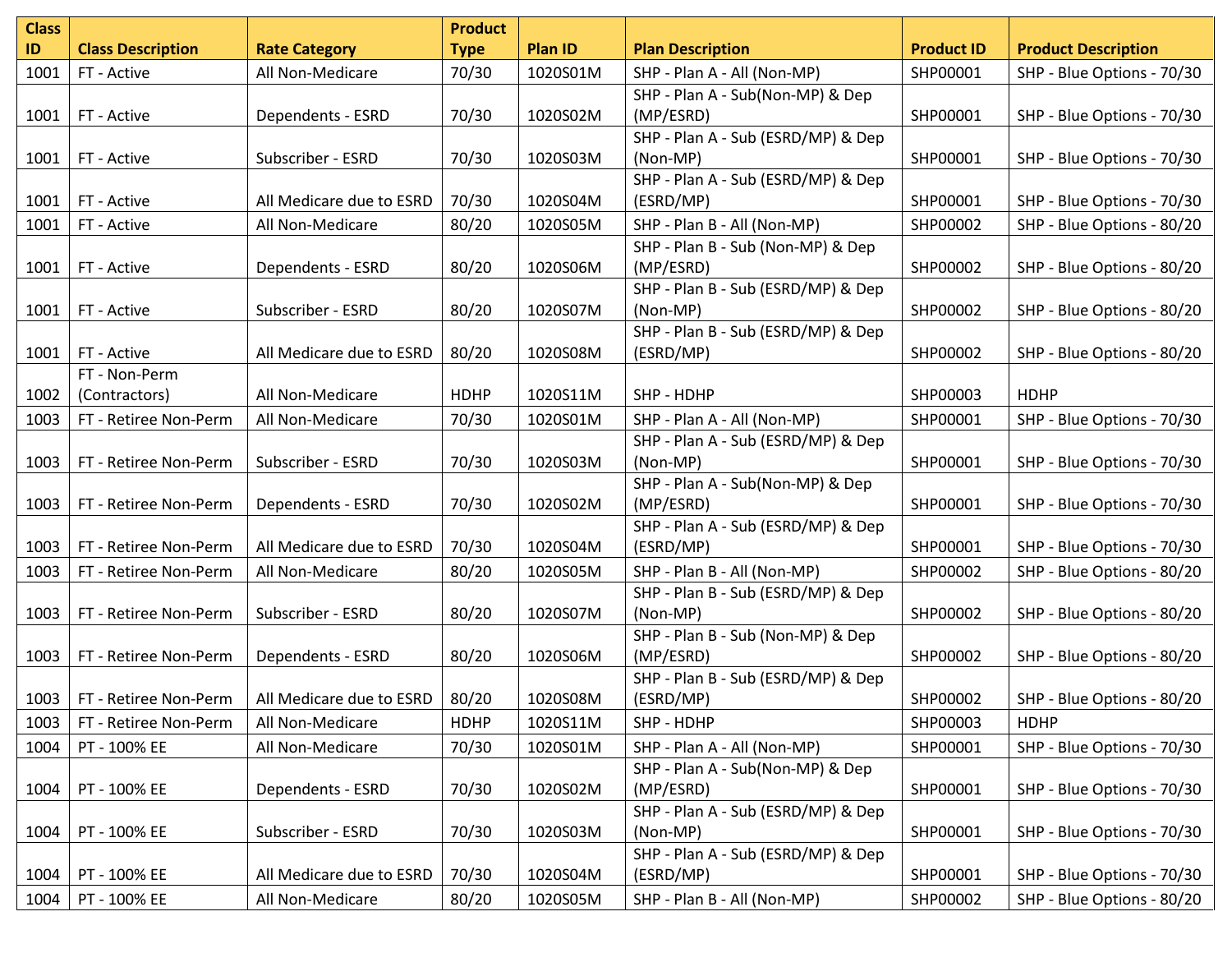|      |                |                          |             |          | SHP - Plan B - Sub (Non-MP) & Dep               |          |                            |
|------|----------------|--------------------------|-------------|----------|-------------------------------------------------|----------|----------------------------|
| 1004 | PT - 100% EE   | Dependents - ESRD        | 80/20       | 1020S06M | (MP/ESRD)                                       | SHP00002 | SHP - Blue Options - 80/20 |
|      |                |                          |             |          | SHP - Plan B - Sub (ESRD/MP) & Dep              |          |                            |
| 1004 | PT - 100% EE   | Subscriber - ESRD        | 80/20       | 1020S07M | (Non-MP)                                        | SHP00002 | SHP - Blue Options - 80/20 |
|      |                |                          |             |          | SHP - Plan B - Sub (ESRD/MP) & Dep              |          |                            |
| 1004 | PT - 100% EE   | All Medicare due to ESRD | 80/20       | 1020S08M | (ESRD/MP)                                       | SHP00002 | SHP - Blue Options - 80/20 |
| 1004 | PT - 100% EE   | All Non-Medicare         | <b>HDHP</b> | 1020S11M | SHP - HDHP                                      | SHP00003 | <b>HDHP</b>                |
| 1005 | PT - ER+ EE    | All Non-Medicare         | 70/30       | 1020S01M | SHP - Plan A - All (Non-MP)                     | SHP00001 | SHP - Blue Options - 70/30 |
|      |                |                          |             |          | SHP - Plan A - Sub(Non-MP) & Dep                |          |                            |
| 1005 | PT - ER+ EE    | Dependents - ESRD        | 70/30       | 1020S02M | (MP/ESRD)                                       | SHP00001 | SHP - Blue Options - 70/30 |
|      |                |                          |             |          | SHP - Plan A - Sub (ESRD/MP) & Dep              |          |                            |
| 1005 | PT - ER+ EE    | Subscriber - ESRD        | 70/30       | 1020S03M | (Non-MP)                                        | SHP00001 | SHP - Blue Options - 70/30 |
|      |                |                          |             |          | SHP - Plan A - Sub (ESRD/MP) & Dep              |          |                            |
| 1005 | PT - ER+ EE    | All Medicare due to ESRD | 70/30       | 1020S04M | (ESRD/MP)                                       | SHP00001 | SHP - Blue Options - 70/30 |
| 1005 | PT - ER+ EE    | All Non-Medicare         | 80/20       | 1020S05M | SHP - Plan B - All (Non-MP)                     | SHP00002 | SHP - Blue Options - 80/20 |
|      |                |                          |             |          | SHP - Plan B - Sub (Non-MP) & Dep               |          |                            |
| 1005 | PT - ER+ EE    | Dependents - ESRD        | 80/20       | 1020S06M | (MP/ESRD)                                       | SHP00002 | SHP - Blue Options - 80/20 |
|      |                |                          |             |          | SHP - Plan B - Sub (ESRD/MP) & Dep              |          |                            |
| 1005 | PT - ER+ EE    | Subscriber - ESRD        | 80/20       | 1020S07M | (Non-MP)                                        | SHP00002 | SHP - Blue Options - 80/20 |
|      |                |                          |             |          | SHP - Plan B - Sub (ESRD/MP) & Dep              |          |                            |
| 1005 | PT - ER+ EE    | All Medicare due to ESRD | 80/20       | 1020S08M | (ESRD/MP)                                       | SHP00002 | SHP - Blue Options - 80/20 |
| 1005 | PT - ER+ EE    | <b>HDHP</b>              | <b>HDHP</b> | 1020S11M | SHP - HDHP                                      | SHP00003 | <b>HDHP</b>                |
| 1006 | Job Share      | All Non-Medicare         | 70/30       | 1020S01M | SHP - Plan A - All (Non-MP)                     | SHP00001 | SHP - Blue Options - 70/30 |
|      |                |                          |             |          | SHP - Plan A - Sub(Non-MP) & Dep                |          |                            |
| 1006 | Job Share      | Dependents - ESRD        | 70/30       | 1020S02M | (MP/ESRD)                                       | SHP00001 | SHP - Blue Options - 70/30 |
|      |                |                          |             |          | SHP - Plan A - Sub (ESRD/MP) & Dep              |          |                            |
| 1006 | Job Share      | Subscriber - ESRD        | 70/30       | 1020S03M | (Non-MP)                                        | SHP00001 | SHP - Blue Options - 70/30 |
|      | Job Share      |                          |             |          | SHP - Plan A - Sub (ESRD/MP) & Dep              | SHP00001 |                            |
| 1006 |                | All Medicare due to ESRD | 70/30       | 1020S04M | (ESRD/MP)                                       |          | SHP - Blue Options - 70/30 |
| 1006 | Job Share      | All Non-Medicare         | 80/20       | 1020S05M | SHP - Plan B - All (Non-MP)                     | SHP00002 | SHP - Blue Options - 80/20 |
|      |                |                          |             |          | SHP - Plan B - Sub (Non-MP) & Dep               |          |                            |
|      | 1006 Job Share | Dependents - ESRD        | 80/20       | 1020S06M | (MP/ESRD)<br>SHP - Plan B - Sub (ESRD/MP) & Dep | SHP00002 | SHP - Blue Options - 80/20 |
| 1006 | Job Share      | Subscriber - ESRD        | 80/20       | 1020S07M | (Non-MP)                                        | SHP00002 | SHP - Blue Options - 80/20 |
|      |                |                          |             |          | SHP - Plan B - Sub (ESRD/MP) & Dep              |          |                            |
| 1006 | Job Share      | All Medicare due to ESRD | 80/20       | 1020S08M | (ESRD/MP)                                       | SHP00002 | SHP - Blue Options - 80/20 |
| 1014 | <b>COBRA</b>   | COBRA - Plan A           | 70/30       | 1020S09M | SHP - Plan A Direct Pay                         | SHP00001 | SHP - Blue Options - 70/30 |
|      |                | COBRA - Plan B           |             |          | SHP - Plan B Direct Pay                         |          |                            |
| 1014 | <b>COBRA</b>   |                          | 80/20       | 1020S10M |                                                 | SHP00002 | SHP - Blue Options - 80/20 |
| 1014 | <b>COBRA</b>   | COBRA - HDHP             | <b>HDHP</b> | 1020S11M | SHP - HDHP                                      | SHP00003 | <b>HDHP</b>                |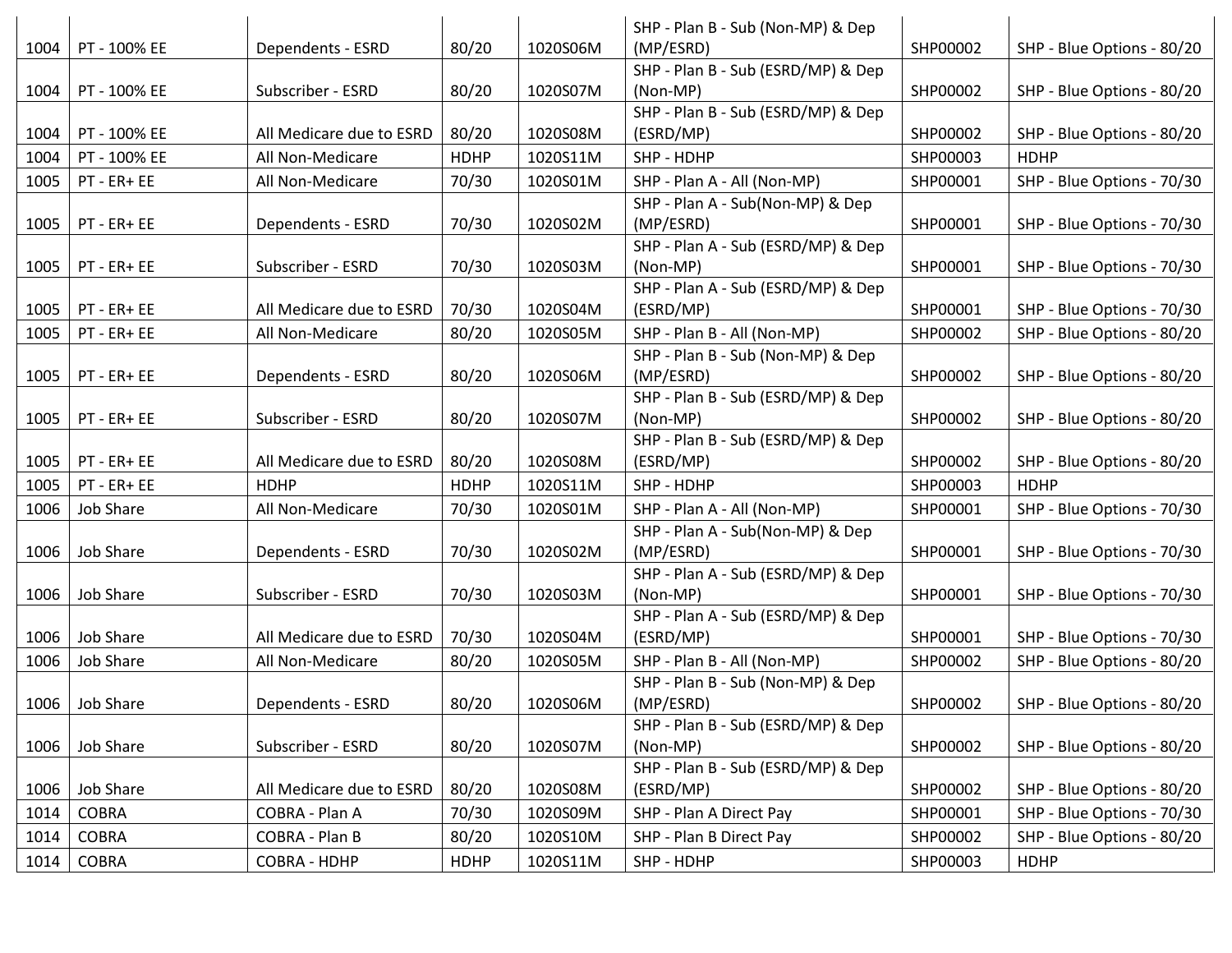|                    |                    |                           |       | 1020S19M,   |                                        | SHP00004    |                            |
|--------------------|--------------------|---------------------------|-------|-------------|----------------------------------------|-------------|----------------------------|
|                    |                    | Split Contract - Plan A - |       | 1020S12M    | SHP - Plan A (Split) - Sub (ESRD/MP) & | SHP00002    |                            |
|                    |                    | Subscriber (Medicare) &   |       | (Dependents | Dep (NMP)                              | (Dependents | SHP - Blue Options - 70/30 |
|                    |                    | Plan B Dependents (Non-   |       | - Non-      | SHP - Plan A - Sub (ESRD/MP) & Plan    | - Non-      | (Split)                    |
| 1014               | <b>COBRA</b>       | Medicare)                 | Split | Medicare)   | B Dep (NMP)                            | Medicare)   | SHP - Blue Options - 80/20 |
|                    |                    | Split Contract - Plan B - |       | 1020S05M,   |                                        | SHP00002    |                            |
|                    |                    | Subscriber (No Medicare)  |       | 1020S13M    | SHP - Plan B - All (Non-MP)            | SHP00004    | SHP - Blue Options - 80/20 |
|                    |                    | & Plan A Dependents       |       | (Dependents | SHP - Plan B - Sub (NMP) & Plan A      | (Dependents | SHP - Blue Options - 70/30 |
| 1014               | <b>COBRA</b>       | (Medicare/ESRD)           | Split | - Medicare) | Dep (MP/ESRD)                          | - Medicare) | (Split)                    |
|                    |                    |                           |       | 1020S09M,   |                                        | SHP00001    |                            |
|                    |                    | Split Contract - Plan A   |       | 1020S22M    |                                        | SHP00005    |                            |
|                    |                    | Subscriber(Medicare) &    |       | (Dependents |                                        | (Dependents |                            |
|                    |                    | HDHP Dependents(Non-      |       | - Non-      | SHP - Plan A Direct Pay                | - Non-      | SHP - Blue Options - 70/30 |
| 1014               | <b>COBRA</b>       | Medicare)                 | Split | Medicare)   | SHP - HDHP (HDHP-Plan A Split)         | Medicare)   | SHP - HDHP (Hybrid)        |
|                    |                    | Split Contract - Plan     |       | 1020S22M,   |                                        | SHP00005    |                            |
|                    |                    | HDHP Subscriber(Non-      |       | 1020S09M    |                                        | SHP00001    |                            |
|                    |                    | Medicare) & Plan A        |       | (Dependents | SHP - HDHP (HDHP-Plan A Split)         | (Dependents | SHP - HDHP (Hybrid)        |
| 1014               | <b>COBRA</b>       | Dependents(Medicare)      | Split | - Medicare) | SHP - Plan A Direct Pay                | - Medicare) | SHP - Blue Options - 70/30 |
| 1012               | 12 Month RIF       | All Non-Medicare          | 70/30 | 1020S01M    | SHP - Plan A - All (Non-MP)            | SHP00001    | SHP - Blue Options - 70/30 |
|                    |                    |                           |       |             | SHP - Plan A - Sub(Non-MP) & Dep       |             |                            |
| 1012               | 12 Month RIF       | Dependents - ESRD         | 70/30 | 1020S02M    | (MP/ESRD)                              | SHP00001    | SHP - Blue Options - 70/30 |
|                    |                    |                           |       |             | SHP - Plan A - Sub (ESRD/MP) & Dep     |             |                            |
| 1012               | 12 Month RIF       | Subscriber - ESRD         | 70/30 | 1020S03M    | (Non-MP)                               | SHP00001    | SHP - Blue Options - 70/30 |
|                    |                    |                           |       |             | SHP - Plan A - Sub (ESRD/MP) & Dep     |             |                            |
| 1012               | 12 Month RIF       | All Medicare due to ESRD  | 70/30 | 1020S04M    | (ESRD/MP)                              | SHP00001    | SHP - Blue Options - 70/30 |
| 1012               | 12 Month RIF       | All Non-Medicare          | 80/20 | 1020S05M    | SHP - Plan B - All (Non-MP)            | SHP00002    | SHP - Blue Options - 80/20 |
|                    |                    |                           |       |             | SHP - Plan B - Sub (Non-MP) & Dep      |             |                            |
| 1012               | 12 Month RIF       | Dependents - ESRD         | 80/20 | 1020S06M    | (MP/ESRD)                              | SHP00002    | SHP - Blue Options - 80/20 |
|                    |                    |                           |       |             | SHP - Plan B - Sub (ESRD/MP) & Dep     |             |                            |
| 1012               | 12 Month RIF       | Subscriber - ESRD         | 80/20 | 1020S07M    | (Non-MP)                               | SHP00002    | SHP - Blue Options - 80/20 |
|                    |                    |                           |       |             | SHP - Plan B - Sub (ESRD/MP) & Dep     |             |                            |
| 1012               | 12 Month RIF       | All Medicare due to ESRD  | 80/20 | 1020S08M    | (ESRD/MP)                              | SHP00002    | SHP - Blue Options - 80/20 |
|                    | 1013   Forever RIF | All Non-Medicare          | 70/30 | 1020S09M    | SHP - Plan A Direct Pay                | SHP00001    | SHP - Blue Options - 70/30 |
| 1013               | Forever RIF        | All Non-Medicare          | 80/20 | 1020S10M    | SHP - Plan B Direct Pay                | SHP00002    | SHP - Blue Options - 80/20 |
|                    |                    |                           |       | 1020S19M,   |                                        | SHP00004    |                            |
|                    |                    | Split Contract - Plan A - |       | 1020S12M    | SHP - Plan A (Split) - Sub (ESRD/MP) & | SHP00002    |                            |
|                    |                    | Subscriber (Medicare) &   |       | (Dependents | Dep (NMP)                              | (Dependents | SHP - Blue Options - 70/30 |
|                    |                    | Plan B Dependents (Non-   |       | - Non-      | SHP - Plan A - Sub (ESRD/MP) & Plan    | - Non-      | (Split)                    |
|                    | 1013   Forever RIF | Medicare)                 | Split | Medicare)   | B Dep (NMP)                            | Medicare)   | SHP - Blue Options - 80/20 |
|                    |                    |                           |       |             | SHP - Plan B - All (Non-MP)            |             | SHP - Blue Options - 80/20 |
|                    |                    | Split Contract - Plan B - |       | 1020S05M,   | SHP - Plan B - Sub (NMP) & Plan A      | SHP00002    | SHP - Blue Options - 70/30 |
| 1013   Forever RIF |                    | Subscriber (No Medicare)  | Split | 1020S13M    | Dep (MP/ESRD)                          | SHP00004    | (Split)                    |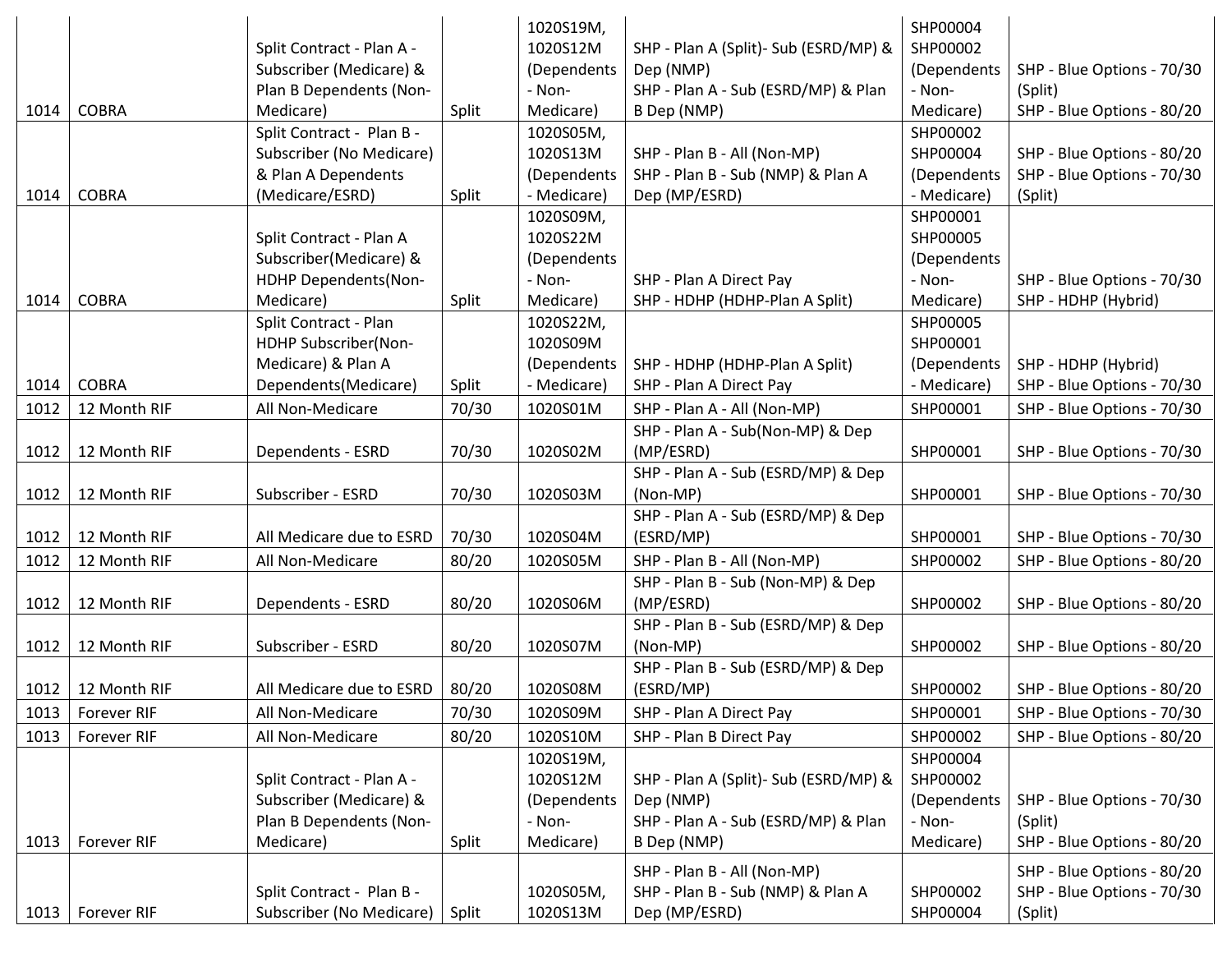|      |                      | & Plan A Dependents<br>(Medicare/ESRD) |       | (Dependents<br>- Medicare) |                                                 | (Dependents<br>- Medicare) |                            |
|------|----------------------|----------------------------------------|-------|----------------------------|-------------------------------------------------|----------------------------|----------------------------|
|      |                      |                                        |       |                            |                                                 |                            |                            |
| 1007 | LOA - Fully Paid     | All Non-Medicare                       | 70/30 | 1020S09M                   | SHP - Plan A Direct Pay                         | SHP00001                   | SHP - Blue Options - 70/30 |
| 1007 | LOA - Fully Paid     | All Non-Medicare                       | 80/20 | 1020S10M                   | SHP - Plan B Direct Pay                         | SHP00002                   | SHP - Blue Options - 80/20 |
|      |                      |                                        |       |                            |                                                 |                            |                            |
| 1008 | LOA - Partially Paid | All Non-Medicare                       | 70/30 | 1020S01M                   | SHP - Plan A - All (Non-MP)                     | SHP00001                   | SHP - Blue Options - 70/30 |
| 1008 | LOA - Partially Paid | Dependents - ESRD                      | 70/30 | 1020S02M                   | SHP - Plan A - Sub(Non-MP) & Dep<br>(MP/ESRD)   | SHP00001                   | SHP - Blue Options - 70/30 |
|      |                      |                                        |       |                            |                                                 |                            |                            |
| 1008 | LOA - Partially Paid | Subscriber - ESRD                      | 70/30 | 1020S03M                   | SHP - Plan A - Sub (ESRD/MP) & Dep<br>(Non-MP)  | SHP00001                   | SHP - Blue Options - 70/30 |
| 1008 | LOA - Partially Paid | All Medicare due to ESRD               | 70/30 | 1020S04M                   | SHP - Plan A - Sub (ESRD/MP) & Dep<br>(ESRD/MP) | SHP00001                   | SHP - Blue Options - 70/30 |
|      |                      |                                        |       |                            |                                                 |                            |                            |
| 1008 | LOA - Partially Paid | All Non-Medicare                       | 80/20 | 1020S05M                   | SHP - Plan B - All (Non-MP)                     | SHP00002                   | SHP - Blue Options - 80/20 |
|      |                      |                                        |       |                            | SHP - Plan B - Sub (Non-MP) & Dep               |                            |                            |
| 1008 | LOA - Partially Paid | Dependents - ESRD                      | 80/20 | 1020S06M                   | (MP/ESRD)                                       | SHP00002                   | SHP - Blue Options - 80/20 |
|      |                      |                                        |       |                            | SHP - Plan B - Sub (ESRD/MP) & Dep              |                            |                            |
| 1008 | LOA - Partially Paid | Subscriber - ESRD                      | 80/20 | 1020S07M                   | (Non-MP)                                        | SHP00002                   | SHP - Blue Options - 80/20 |
|      |                      |                                        |       |                            | SHP - Plan B - Sub (ESRD/MP) & Dep              |                            |                            |
| 1008 | LOA - Partially Paid | All Medicare due to ESRD               | 80/20 | 1020S08M                   | (ESRD/MP)                                       | SHP00002                   | SHP - Blue Options - 80/20 |
| 1009 | Retiree - 0%         | All Non-Medicare                       | 70/30 | 1020S01M                   | SHP - Plan A - All (Non-MP)                     | SHP00001                   | SHP - Blue Options - 70/30 |
|      |                      |                                        |       |                            | SHP - Plan A - Sub(Non-MP) & Dep                |                            |                            |
| 1009 | Retiree - 0%         | Dependents - Medicare                  | 70/30 | 1020S02M                   | (MP/ESRD)                                       | SHP00001                   | SHP - Blue Options - 70/30 |
|      |                      |                                        |       |                            | SHP - Plan A - Sub (ESRD/MP) & Dep              |                            |                            |
| 1009 | Retiree - 0%         | Subscriber - Medicare                  | 70/30 | 1020S03M                   | (Non-MP)                                        | SHP00001                   | SHP - Blue Options - 70/30 |
| 1009 | Retiree - 0%         | All Medicare                           | 70/30 | 1020S04M                   | SHP - Plan A - Sub (ESRD/MP) & Dep              | SHP00001                   | SHP - Blue Options - 70/30 |
|      |                      |                                        |       | 1020S19M,                  | (ESRD/MP)                                       | SHP00004                   |                            |
|      |                      | Split Contract - Plan A -              |       | 1020S12M                   | SHP - Plan A (Split) - Sub (ESRD/MP) &          | SHP00002                   |                            |
|      |                      | Subscriber (Medicare) &                |       | (Dependents                | Dep (NMP)                                       | (Dependents                | SHP - Blue Options - 70/30 |
|      |                      | Plan B Dependents (Non-                |       | - Non-                     | SHP - Plan A - Sub (ESRD/MP) & Plan             | - Non-                     | (Split)                    |
| 1009 | Retiree - 0%         | Medicare)                              | Split | Medicare)                  | B Dep (NMP)                                     | Medicare)                  | SHP - Blue Options - 80/20 |
| 1009 | Retiree - 0%         | All Non-Medicare                       | 80/20 | 1020S05M                   | SHP - Plan B - All (Non-MP)                     | SHP00002                   | SHP - Blue Options - 80/20 |
|      |                      | Split Contract - Plan B -              |       | 1020S05M,                  |                                                 | SHP00002                   |                            |
|      |                      | Subscriber (No Medicare)               |       | 1020S13M                   | SHP - Plan B - All (Non-MP)                     | SHP00004                   | SHP - Blue Options - 80/20 |
|      |                      | & Plan A Dependents                    |       | (Dependents                | SHP - Plan B - Sub (NMP) & Plan A               | (Dependents                | SHP - Blue Options - 70/30 |
| 1009 | Retiree - 0%         | (Medicare/ESRD)                        | Split | - Medicare)                | Dep (MP/ESRD)                                   | - Medicare)                | (Split)                    |
| 1011 | Retiree - 50%        | All Non-Medicare                       | 70/30 | 1020S01M                   | SHP - Plan A - All (Non-MP)                     | SHP00001                   | SHP - Blue Options - 70/30 |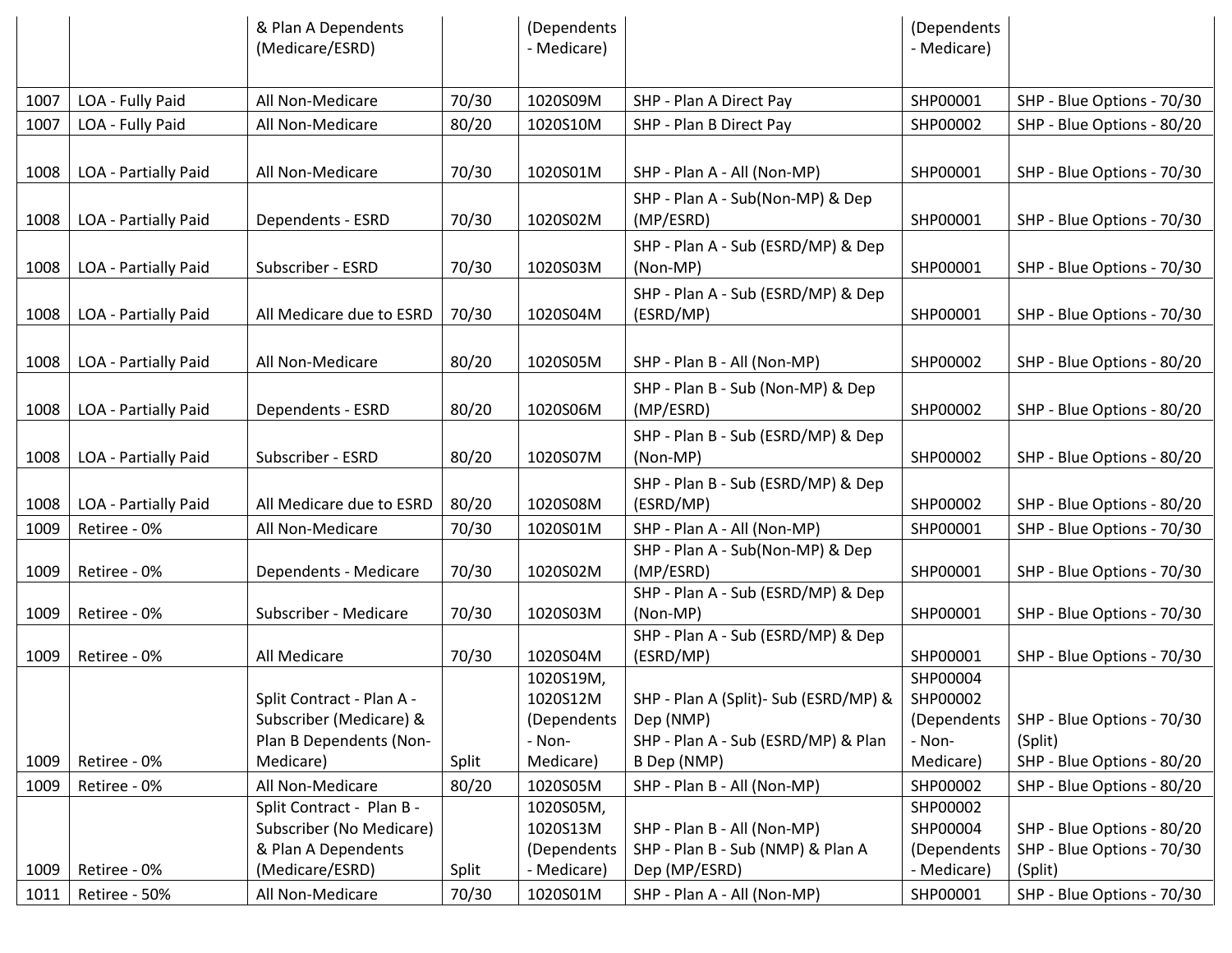|      |                       |                                                       |       |                       | SHP - Plan A - Sub(Non-MP) & Dep                   |                      |                                       |
|------|-----------------------|-------------------------------------------------------|-------|-----------------------|----------------------------------------------------|----------------------|---------------------------------------|
| 1011 | Retiree - 50%         | Dependents - Medicare                                 | 70/30 | 1020S02M              | (MP/ESRD)                                          | SHP00001             | SHP - Blue Options - 70/30            |
|      |                       |                                                       |       |                       | SHP - Plan A - Sub (ESRD/MP) & Dep                 |                      |                                       |
| 1011 | Retiree - 50%         | Subscriber - Medicare                                 | 70/30 | 1020S03M              | (Non-MP)                                           | SHP00001             | SHP - Blue Options - 70/30            |
|      |                       |                                                       |       |                       | SHP - Plan A - Sub (ESRD/MP) & Dep                 |                      |                                       |
| 1011 | Retiree - 50%         | All Medicare                                          | 70/30 | 1020S04M              | (ESRD/MP)                                          | SHP00001             | SHP - Blue Options - 70/30            |
|      |                       |                                                       |       | 1020S19M,             |                                                    | SHP00004             |                                       |
|      |                       | Split Contract - Plan A -                             |       | 1020S12M              | SHP - Plan A (Split) - Sub (ESRD/MP) &             | SHP00002             |                                       |
|      |                       | Subscriber (Medicare) &                               |       | (Dependents           | Dep (NMP)                                          | (Dependents          | SHP - Blue Options - 70/30            |
|      |                       | Plan B Dependents (Non-                               |       | - Non-                | SHP - Plan A - Sub (ESRD/MP) & Plan                | - Non-               | (Split)                               |
| 1011 | Retiree - 50%         | Medicare)                                             | Split | Medicare)             | B Dep (NMP)                                        | Medicare)            | SHP - Blue Options - 80/20            |
| 1011 | Retiree - 50%         | All Non-Medicare                                      | 80/20 | 1020S05M              | SHP - Plan B - All (Non-MP)                        | SHP00002             | SHP - Blue Options - 80/20            |
|      |                       | Split Contract - Plan B -                             |       | 1020S05M,             |                                                    | SHP00002             |                                       |
|      |                       | Subscriber (No Medicare)                              |       | 1020S13M              | SHP - Plan B - All (Non-MP)                        | SHP00004             | SHP - Blue Options - 80/20            |
|      |                       | & Plan A Dependents                                   |       | (Dependents           | SHP - Plan B - Sub (NMP) & Plan A                  | (Dependents          | SHP - Blue Options - 70/30            |
| 1011 | Retiree - 50%         | (Medicare/ESRD)                                       | Split | - Medicare)           | Dep (MP/ESRD)                                      | - Medicare)          | (Split)                               |
| 1010 | <b>Retiree - 100%</b> | All Non-Medicare                                      | 70/30 | 1020S01M              | SHP - Plan A - All (Non-MP)                        | SHP00001             | SHP - Blue Options - 70/30            |
|      |                       |                                                       |       |                       | SHP - Plan A - Sub(Non-MP) & Dep                   |                      |                                       |
| 1010 | Retiree - 100%        | Dependents - Medicare                                 | 70/30 | 1020S02M              | (MP/ESRD)                                          | SHP00001             | SHP - Blue Options - 70/30            |
|      |                       |                                                       |       |                       | SHP - Plan A - Sub (ESRD/MP) & Dep                 |                      |                                       |
| 1010 | Retiree - 100%        | Subscriber - Medicare                                 | 70/30 | 1020S03M              | (Non-MP)                                           | SHP00001             | SHP - Blue Options - 70/30            |
|      |                       |                                                       |       |                       | SHP - Plan A - Sub (ESRD/MP) & Dep                 |                      |                                       |
| 1010 | Retiree - 100%        | All Medicare                                          | 70/30 | 1020S04M              | (ESRD/MP)                                          | SHP00001             | SHP - Blue Options - 70/30            |
|      |                       |                                                       |       | 1020S19M,             |                                                    | SHP00004             |                                       |
|      |                       | Split Contract - Plan A -                             |       | 1020S12M              | SHP - Plan A (Split) - Sub (ESRD/MP) &             | SHP00002             |                                       |
|      |                       | Subscriber (Medicare) &                               |       | (Dependents           | Dep (NMP)                                          | (Dependents          | SHP - Blue Options - 70/30            |
| 1010 | Retiree - 100%        | Plan B Dependents (Non-<br>Medicare)                  | Split | - Non-<br>Medicare)   | SHP - Plan A - Sub (ESRD/MP) & Plan<br>B Dep (NMP) | - Non-<br>Medicare)  | (Split)<br>SHP - Blue Options - 80/20 |
|      |                       | All Non-Medicare                                      |       |                       |                                                    | SHP00002             |                                       |
| 1010 | Retiree - 100%        |                                                       | 80/20 | 1020S05M              | SHP - Plan B - All (Non-MP)                        |                      | SHP - Blue Options - 80/20            |
|      |                       | Split Contract - Plan B -<br>Subscriber (No Medicare) |       | 1020S05M,<br>1020S13M | SHP - Plan B - All (Non-MP)                        | SHP00002<br>SHP00004 | SHP - Blue Options - 80/20            |
|      |                       | & Plan A Dependents                                   |       | (Dependents           | SHP - Plan B - Sub (NMP) & Plan A                  | (Dependents          | SHP - Blue Options - 70/30            |
| 1010 | Retiree - 100%        | (Medicare/ESRD)                                       | Split | - Medicare)           | Dep (MP/ESRD)                                      | - Medicare)          | (Split)                               |
|      |                       | Dependents - Moving to                                |       |                       | SHP - Plan A - Sub(Non-MP) & Dep                   |                      |                                       |
| 1015 | Last Month Active     | Medicare                                              | 70/30 | 1020S02M              | (MP/ESRD)                                          | SHP00001             | SHP - Blue Options - 70/30            |
|      |                       | Subscriber - Moving to                                |       |                       | SHP - Plan A - Sub (ESRD/MP) & Dep                 |                      |                                       |
| 1015 | Last Month Active     | Medicare                                              | 70/30 | 1020S03M              | (Non-MP)                                           | SHP00001             | SHP - Blue Options - 70/30            |
|      |                       |                                                       |       |                       | SHP - Plan A - Sub (ESRD/MP) & Dep                 |                      |                                       |
| 1015 | Last Month Active     | All - Moving to Medicare                              | 70/30 | 1020S04M              | (ESRD/MP)                                          | SHP00001             | SHP - Blue Options - 70/30            |
|      |                       | Dependents - Moving to                                |       |                       | SHP - Plan B - Sub (Non-MP) & Dep                  |                      |                                       |
| 1015 | Last Month Active     | Medicare                                              | 80/20 | 1020S06M              | (MP/ESRD)                                          | SHP00002             | SHP - Blue Options - 80/20            |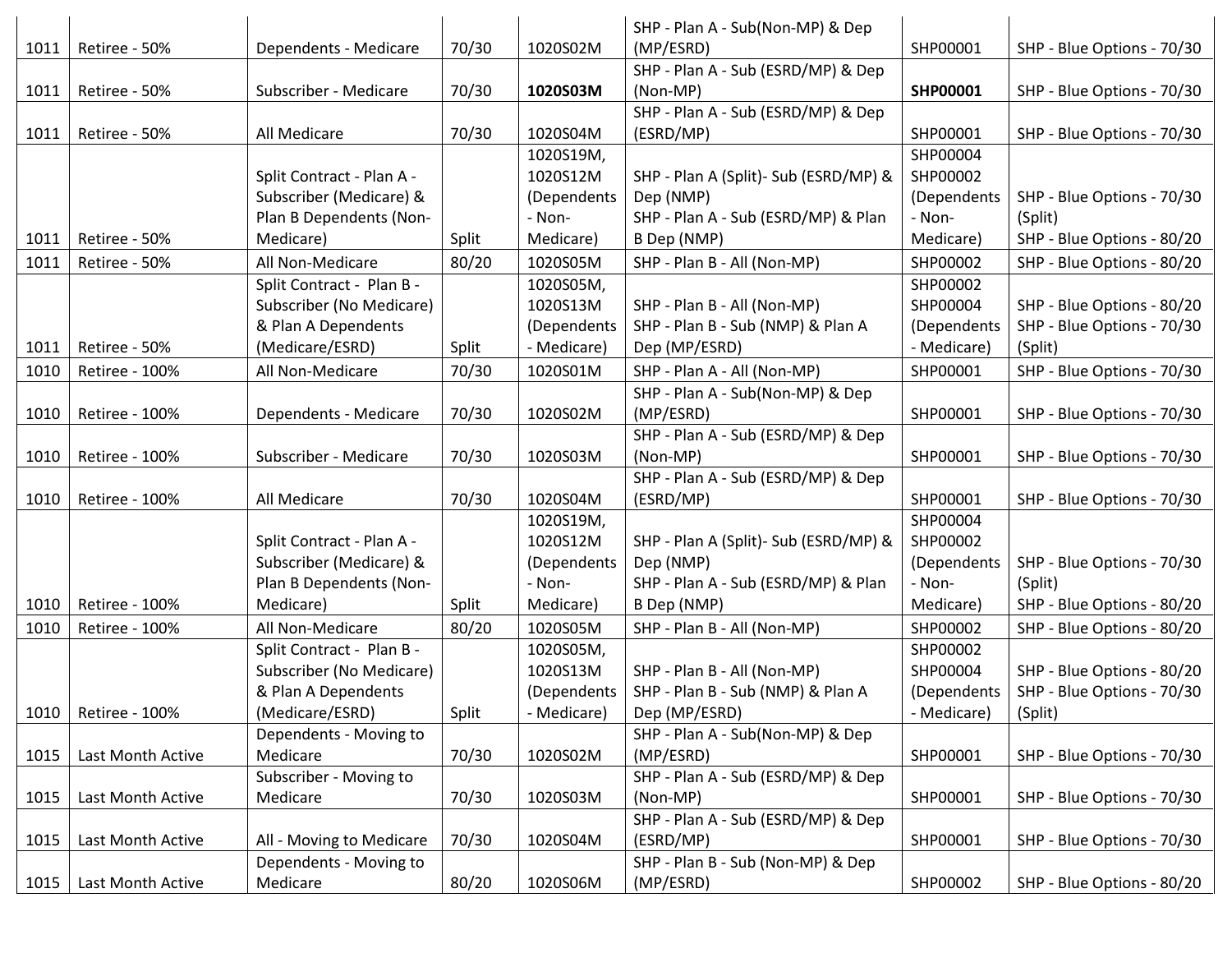|      |                       | Subscriber - Moving to   |       |             | SHP - Plan B - Sub (ESRD/MP) & Dep     |             |                            |
|------|-----------------------|--------------------------|-------|-------------|----------------------------------------|-------------|----------------------------|
| 1015 | Last Month Active     | Medicare                 | 80/20 | 1020S07M    | (Non-MP)                               | SHP00002    | SHP - Blue Options - 80/20 |
|      |                       |                          |       |             | SHP - Plan B - Sub (ESRD/MP) & Dep     |             |                            |
| 1015 | Last Month Active     | All - Moving to Medicare | 80/20 | 1020S08M    | (ESRD/MP)                              | SHP00002    | SHP - Blue Options - 80/20 |
|      |                       | Subscriber MA plan       |       |             |                                        |             |                            |
|      | Symbolic Subscriber - | Dependents (Medicare)    |       |             | SHP - Plan A - Sub(Non-MP) & Dep       |             |                            |
| 1016 | 0%                    | Plan A                   | 70/30 | 1020S02M    | (MP/ESRD)                              | SHP00001    | SHP - Blue Options - 70/30 |
|      |                       | Subscriber MA plan       |       |             |                                        |             |                            |
|      | Symbolic Subscriber - | Dependents (Non-         |       |             | SHP - Plan A - Sub (ESRD/MP) & Dep     |             |                            |
| 1016 | 0%                    | Medicare) Plan A         | 70/30 | 1020S03M    | (Non-MP)                               | SHP00001    | SHP - Blue Options - 70/30 |
|      |                       | Subscriber MA plan       |       |             |                                        |             |                            |
|      | Symbolic Subscriber - | Dependents (Non          |       |             | SHP - Plan B - Sub (ESRD/MP) & Dep     |             |                            |
| 1016 | 0%                    | Medicare) Plan B         | 80/20 | 1020S07M    | (Non-MP)                               | SHP00002    | SHP - Blue Options - 80/20 |
|      |                       | Subscriber MA plan and   |       |             |                                        |             |                            |
|      |                       | Dependents in Split      |       | 1020S19M,   |                                        | SHP00004    |                            |
|      |                       | Contract - Plan A -      |       | 1020S12M    | SHP - Plan A (Split) - Sub (ESRD/MP) & | SHP00002    |                            |
|      |                       | Dependents (Medicare)    |       | (Dependents | Dep (NMP)                              | (Dependents | SHP - Blue Options - 70/30 |
|      | Symbolic Subscriber - | & Plan B Dependents      |       | - Non-      | SHP - Plan A - Sub (ESRD/MP) & Plan    | - Non-      | (Split)                    |
| 1016 | 0%                    | (Non-Medicare)           | Split | Medicare)   | B Dep (NMP)                            | Medicare)   | SHP - Blue Options - 80/20 |
|      |                       | Subscriber MA plan       |       |             |                                        |             |                            |
|      | Symbolic Subscriber - | Dependents (Medicare)    |       |             | SHP - Plan A - Sub(Non-MP) & Dep       |             |                            |
| 1017 | 50%                   | Plan A                   | 70/30 | 1020S02M    | (MP/ESRD)                              | SHP00001    | SHP - Blue Options - 70/30 |
|      |                       | Subscriber MA plan       |       |             |                                        |             |                            |
|      | Symbolic Subscriber - | Dependents (Non-         |       |             | SHP - Plan A - Sub (ESRD/MP) & Dep     |             |                            |
| 1017 | 50%                   | Medicare) Plan A         | 70/30 | 1020S03M    | (Non-MP)                               | SHP00001    | SHP - Blue Options - 70/30 |
|      |                       | Subscriber MA plan       |       |             |                                        |             |                            |
|      | Symbolic Subscriber - | Dependents (Non          |       |             | SHP - Plan B - Sub (ESRD/MP) & Dep     |             |                            |
| 1017 | 50%                   | Medicare) Plan B         | 80/20 | 1020S07M    | (Non-MP)                               | SHP00002    | SHP - Blue Options - 80/20 |
|      |                       | Subscriber MA plan and   |       |             |                                        |             |                            |
|      |                       | Dependents in Split      |       | 1020S19M,   |                                        | SHP00004    |                            |
|      |                       | Contract - Plan A -      |       | 1020S12M    | SHP - Plan A (Split)- Sub (ESRD/MP) &  | SHP00002    |                            |
|      |                       | Dependents (Medicare)    |       | (Dependents | Dep (NMP)                              | (Dependents | SHP - Blue Options - 70/30 |
|      | Symbolic Subscriber - | & Plan B Dependents      |       | - Non-      | SHP - Plan A - Sub (ESRD/MP) & Plan    | - Non-      | (Split)                    |
| 1017 | 50%                   | (Non-Medicare)           | Split | Medicare)   | B Dep (NMP)                            | Medicare)   | SHP - Blue Options - 80/20 |
|      |                       | Subscriber MA plan       |       |             |                                        |             |                            |
|      | Symbolic Subscriber - | Dependents (Medicare)    |       |             | SHP - Plan A - Sub(Non-MP) & Dep       |             |                            |
| 1018 | 100%                  | Plan A                   | 70/30 | 1020S02M    | (MP/ESRD)                              | SHP00001    | SHP - Blue Options - 70/30 |
|      |                       | Subscriber MA plan       |       |             |                                        |             |                            |
|      | Symbolic Subscriber - | Dependents (Non-         |       |             | SHP - Plan A - Sub (ESRD/MP) & Dep     |             |                            |
| 1018 | 100%                  | Medicare) Plan A         | 70/30 | 1020S03M    | (Non-MP)                               | SHP00001    | SHP - Blue Options - 70/30 |
|      |                       | Subscriber MA plan       |       |             |                                        |             |                            |
|      | Symbolic Subscriber - | Dependents (Non          |       |             | SHP - Plan B - Sub (ESRD/MP) & Dep     |             |                            |
| 1018 | 100%                  | Medicare) Plan B         | 80/20 | 1020S07M    | (Non-MP)                               | SHP00002    | SHP - Blue Options - 80/20 |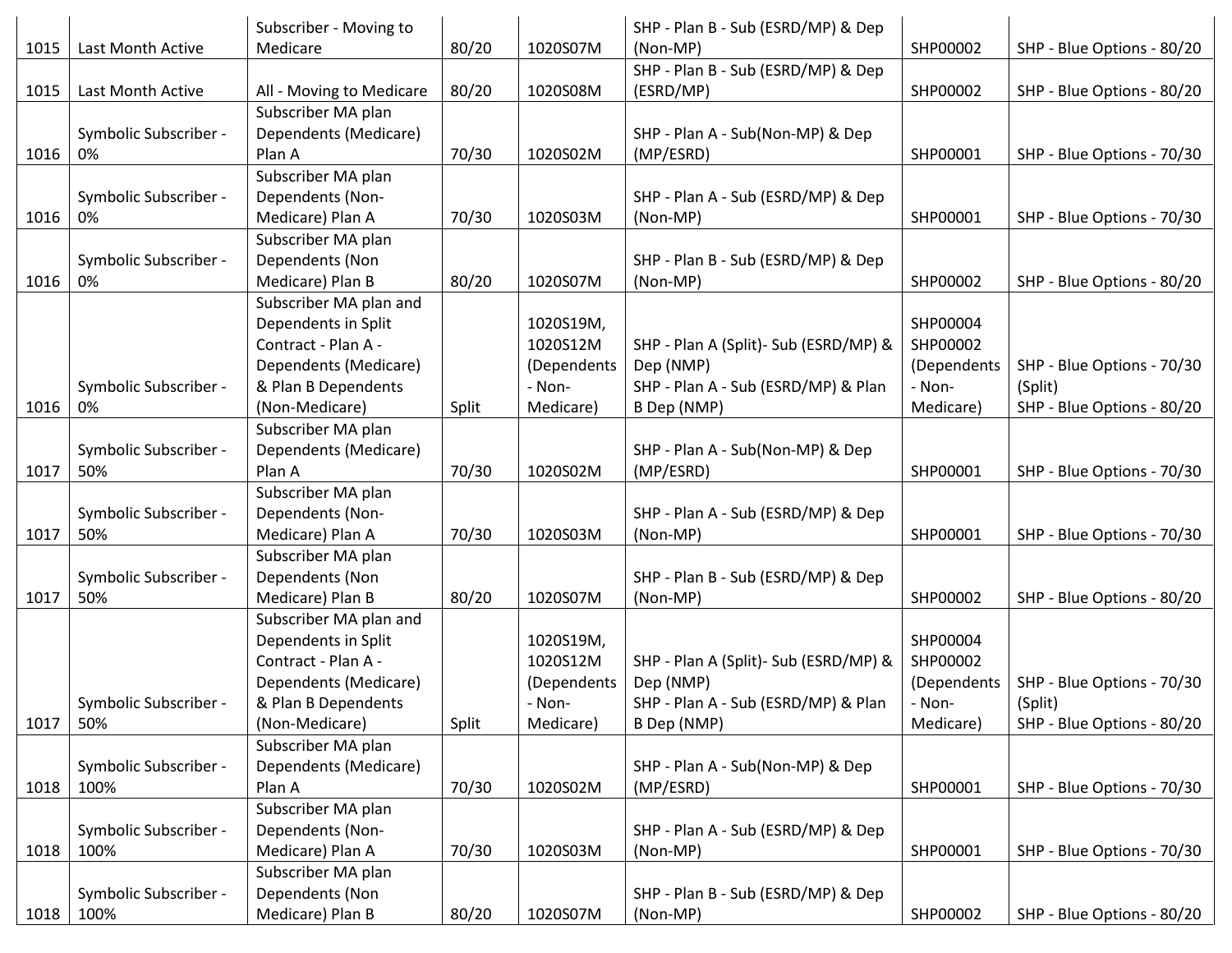|      | Symbolic Subscriber -                               | Subscriber MA plan and<br>Dependents in Split<br>Contract - Plan A -<br>Dependents (Medicare)<br>& Plan B Dependents |       | 1020S19M,<br>1020S12M<br>(Dependents<br>- Non-      | SHP - Plan A (Split)- Sub (ESRD/MP) &<br>Dep (NMP)<br>SHP - Plan A - Sub (ESRD/MP) & Plan  | SHP00004<br>SHP00002<br>(Dependents<br>- Non-      | SHP - Blue Options - 70/30<br>(Split)                               |
|------|-----------------------------------------------------|----------------------------------------------------------------------------------------------------------------------|-------|-----------------------------------------------------|--------------------------------------------------------------------------------------------|----------------------------------------------------|---------------------------------------------------------------------|
| 1018 | 100%                                                | (Non-Medicare)                                                                                                       | Split | Medicare)                                           | B Dep (NMP)                                                                                | Medicare)                                          | SHP - Blue Options - 80/20                                          |
| 1022 | Sponsored<br>Dependents                             | <b>Sponsored Dependents -</b><br>Plan A                                                                              | 70/30 | 1020S09M                                            | SHP - Plan A Direct Pay                                                                    | SHP00001                                           | SHP - Blue Options - 70/30                                          |
| 1022 | Sponsored<br>Dependents                             | Sponsored Dependents -<br>Plan B                                                                                     | 80/20 | 1020S10M                                            | SHP - Plan B Direct Pay                                                                    | SHP00002                                           | SHP - Blue Options - 80/20                                          |
|      |                                                     | Split Contract - Plan A -<br>Subscriber (Medicare) &                                                                 |       | 1020S19M,<br>1020S12M<br>(Dependents                | SHP - Plan A (Split)- Sub (ESRD/MP) &<br>Dep (NMP)                                         | SHP00004<br>SHP00002<br>(Dependents                | SHP - Blue Options - 70/30                                          |
| 1022 | Sponsored<br>Dependents                             | Plan B Dependents (Non-<br>Medicare)                                                                                 | Split | - Non-<br>Medicare)                                 | SHP - Plan A - Sub (ESRD/MP) & Plan<br>B Dep (NMP)                                         | - Non-<br>Medicare)                                | (Split)<br>SHP - Blue Options - 80/20                               |
|      | Sponsored                                           | Split Contract - Plan B -<br>Subscriber (No Medicare)<br>& Plan A Dependents                                         |       | 1020S05M,<br>1020S13M<br>(Dependents                | SHP - Plan B - All (Non-MP)<br>SHP - Plan B - Sub (NMP) & Plan A                           | SHP00002<br>SHP00004<br>(Dependents                | SHP - Blue Options - 80/20<br>SHP - Blue Options - 70/30            |
| 1022 | Dependents                                          | (Medicare/ESRD)                                                                                                      | Split | - Medicare)                                         | Dep (MP/ESRD)                                                                              | - Medicare)                                        | (Split)                                                             |
| 1020 | Former Legislator                                   | Former Legislator - Plan<br>Α<br>Former Legislator - Plan                                                            | 70/30 | 1020S09M                                            | SHP - Plan A Direct Pay                                                                    | SHP00001                                           | SHP - Blue Options - 70/30                                          |
| 1020 | Former Legislator                                   | B                                                                                                                    | 80/20 | 1020S10M                                            | SHP - Plan B Direct Pay                                                                    | SHP00002                                           | SHP - Blue Options - 80/20                                          |
|      |                                                     | Split Contract - Plan A -<br>Subscriber (Medicare) &<br>Plan B Dependents (Non-                                      |       | 1020S19M,<br>1020S12M<br>(Dependents<br>- Non-      | SHP - Plan A (Split) - Sub (ESRD/MP) &<br>Dep (NMP)<br>SHP - Plan A - Sub (ESRD/MP) & Plan | SHP00004<br>SHP00002<br>(Dependents<br>- Non-      | SHP - Blue Options - 70/30<br>(Split)                               |
| 1020 | Former Legislator                                   | Medicare)                                                                                                            | Split | Medicare)                                           | B Dep (NMP)                                                                                | Medicare)                                          | SHP - Blue Options - 80/20                                          |
| 1020 | Former Legislator                                   | Split Contract - Plan B -<br>Subscriber (No Medicare)<br>& Plan A Dependents<br>(Medicare/ESRD)                      | Split | 1020S05M,<br>1020S13M<br>(Dependents<br>- Medicare) | SHP - Plan B - All (Non-MP)<br>SHP - Plan B - Sub (NMP) & Plan A<br>Dep (MP/ESRD)          | SHP00002<br>SHP00004<br>(Dependents<br>- Medicare) | SHP - Blue Options - 80/20<br>SHP - Blue Options - 70/30<br>(Split) |
| 1019 | National Guard,<br>Firefighters and<br>Rescue Squad | National Guard,<br><b>Firefighters and Rescue</b><br>Squad - Plan A                                                  | 70/30 | 1020S09M                                            | SHP - Plan A Direct Pay                                                                    | SHP00001                                           | SHP - Blue Options - 70/30                                          |